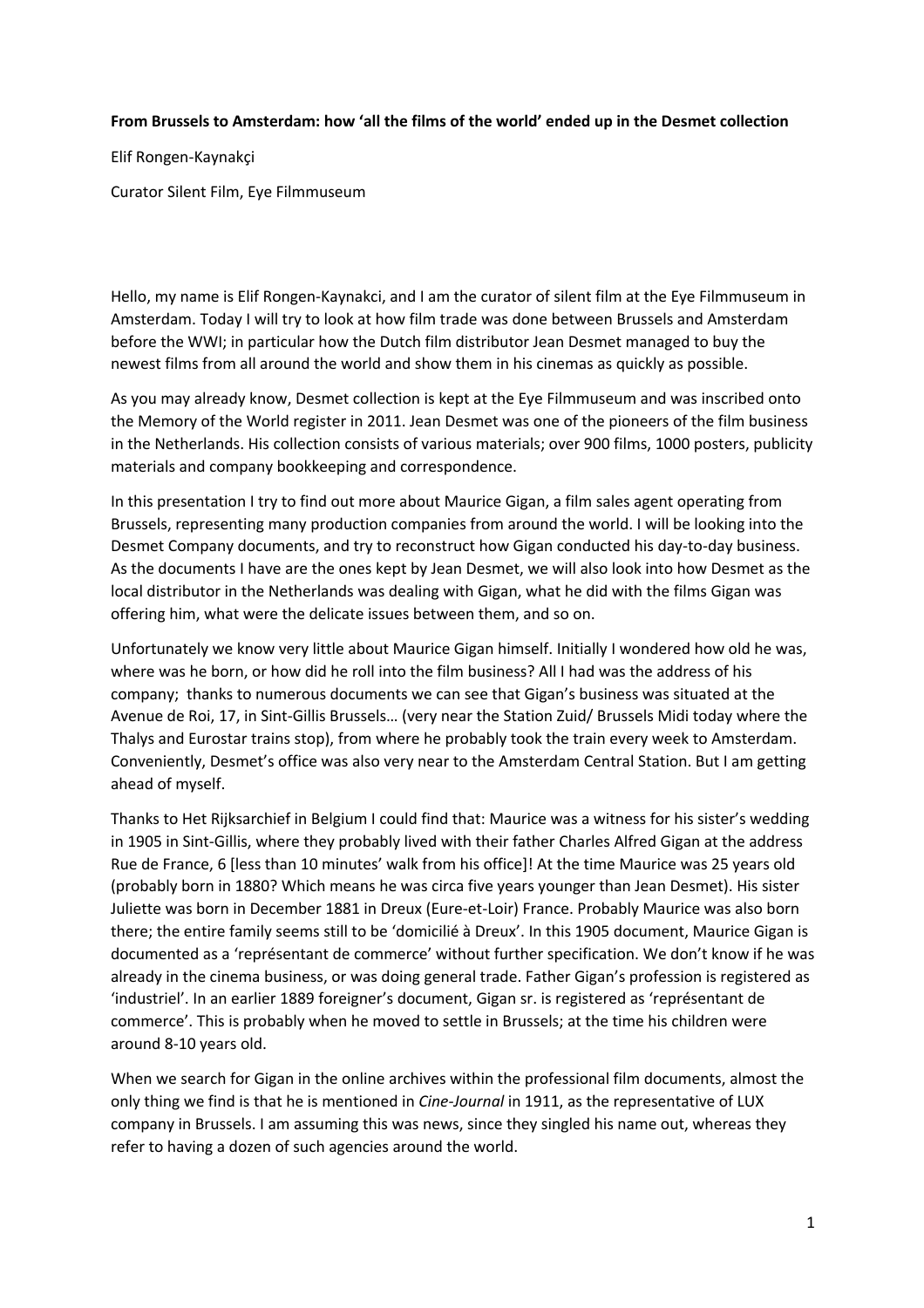Looking within the Desmet Collection, it seems that Jean Desmet first met Maurice Gigan in december 1911 through this letter Gigan sent to Desmet, offering him to come to Amsterdam on a weekly basis and quoting his price of 1,25 francs per meter film and guaranteeing that the films will appear in Amsterdam at the same time as in Paris and Brussels.

We can see in this letter, that next to Lux (FR), Gigan also represents Eclipse (FR), Radios (FR), Aquila (I), Cines (I), Urbanora(UK), Nestor (US), Rex (US), Melies (US).

Apparently Desmet accepted the offer, since we find a lot of weekly correspondence, and we can see clearly that a lot of the still existing films in the Desmet collection today were bought via Gigan.

What can we learn by looking at the various documents in these dossiers of the Desmet company archive to reconstruct Gigan's buisness? I will share with you different kinds of documents / due to limited time I will mainly concentrate on the examples regarding buying French films, or even more particularly regarding the Lux company. [But let me remind you again that in the Desmet Collection there are many more related paper materials; such as the posters, publicity flyers, etc., that are catalogued individually and not as part of the business papers].

The first type are these forms listing the titles of all the films submitted to the buyers for consideration (we have an almost complete collection of these from the full period 1912-1913 coming from Gigan).

Looking at these forms, we can see that new films got released on Fridays; the date on top is not the day of the screening for the buyers, it is the first release date of the film.

it is clear that Desmet was taking various notes on these sheets, about the films themselves, translating the French main titles into Dutch, using some mysterious marks, like dot-dot, dot-x etc, but also he was keeping track of what his rivals were buying. But how could he know this about films that were not yet released? On the left we see that Desmet wrote a pencil note saying "these are films from 1913" appreciating that he was being offered films produced in 1913 to be released in mid-February 1913. In this other one to the right he also noted what he bought himself, marked DES*: La rupe del malconsiglio* and Alice Guy's *Two Little Rangers* (Solax); both these films are still present in the Desmet Collection.

I am also showing this late 1913 form, for two additional reasons; one because it is addressed to Peter de Smet (and not to Jean), and secondly, because it stresses the deadline of ordering the films minimum two weeks in advance.

So going back to the original question; how could Desmet know what the others were buying? Digging further into this matter, my colleague Rommy Albers found a very interesting, confidential document in the Donaldson collection, that was originally coming from the Gildemeyer family, owner of the Union theatre in Amsterdam. In this document, dated 8 March 1913, we can clearly read that four Dutch distributors were secretly creating a bond, to make price deals and ensure some exclusivity and avoid unnecessary competition driving up prices against each other. We can see in detail that the foreign representatives were each asked to come on a different week day, to a different cinema, where the four buyers would all be present to watch and select the films for their respective companies. From this document we can conclude that Gigan was asked to come on Wednesday mornings 10:30 at the Union theatre.

This document explains how they knew about what the other one was buying, however, we already find such notes on earlier dates, such as August or September 1912; was the practice of watching the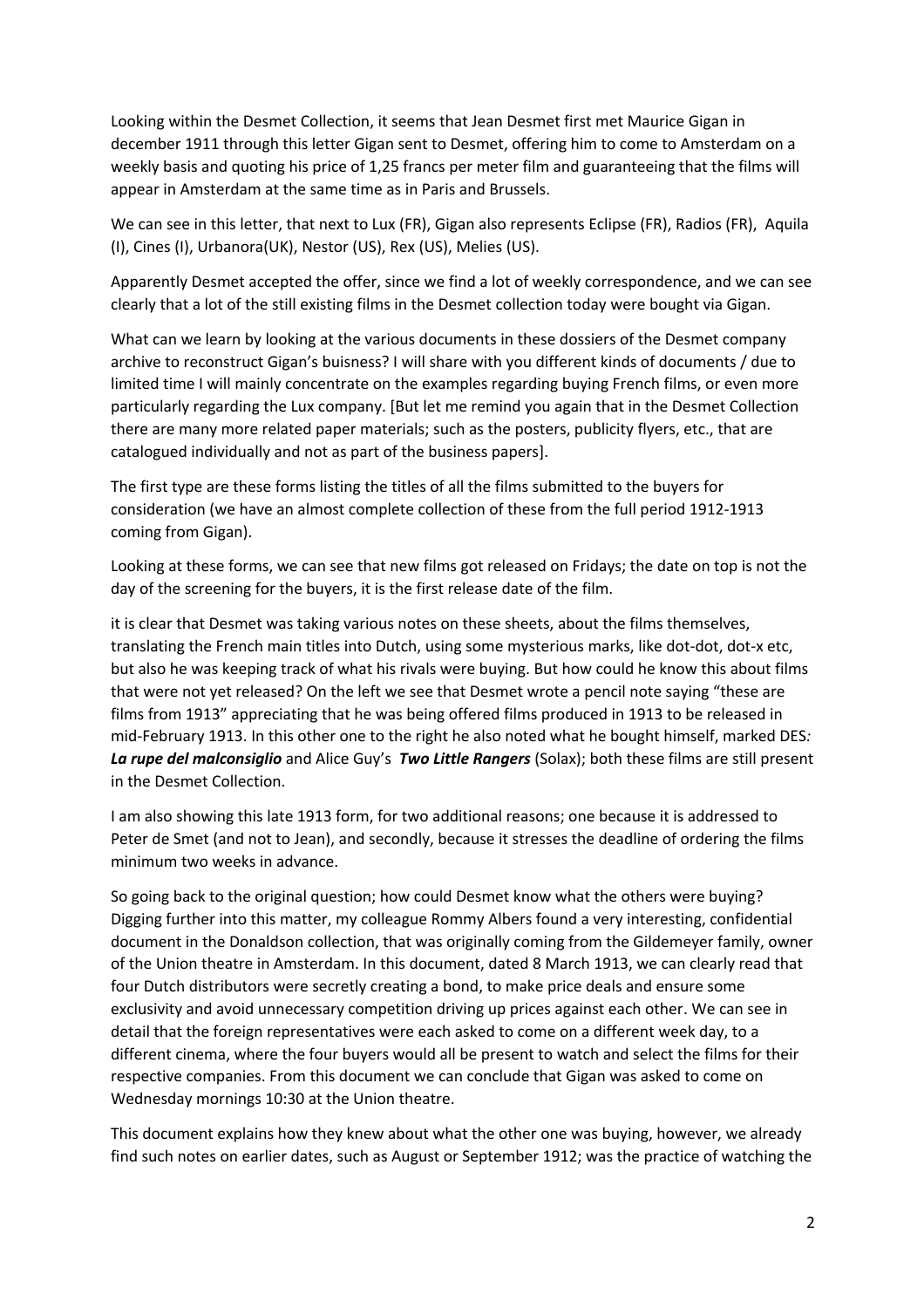films together already in place back then although not yet formalized, or did Desmet have other ways of knowing what the others were buying (perhaps even via Gigan himself?)

How was business conducted? Given the limited time here, I will take trading with the French companies as example. But to draw a general picture: Gigan offered the films to Desmet, and once he ordered a film, Gigan sent Desmet the intertitle list in French, asking him to translate them to Dutch, which Gigan would then send on to Paris to be printed and inserted into the films. These 'Dutch language version prints' would then be sent directly from Paris to Amsterdam via courier.

Sometimes, Gigan told Desmet that there was no need to translate the titles, as he already had a Dutch translation handy. [like we can see on this postcard]

Although Desmet bought many films from Gigan; on May 9, 1913, we find a lengthy handwritten letter from Gigan to Desmet saying '…you have not ordered our programs since the 1st of may…." providing a list for the entire month of May that had 5 release weeks, complaining that Desmet had only ordered two short films from him. Gigan writes: 'I come to Amsterdam every week, and offer you 4500-5000m films in total, which makes about 25000 meters in 5 weeks', and that Desmet has ordered only 247m of films in total. [so please imagine that Gigan or one of his employees brought with him about 15 mid-size film cans every week as screeners and brought them back to Brussels after the screening]. Gigan makes clear that although it is important for him to do business with the Desmet company, this amount of order is not in proportion to the effort Gigan is putting in. Then he reminds Desmet again of 18 film titles that he could still order by the end of the month. It seems that Desmet did not really reconsider these, since none of these titles are in the Desmet Collection today.

It is not always clear what part of the business was done through Brussels and what is happening directly with the French offices, and what their underlying agreements were. [here is an example where Gigan seems to be an agent for Aubert; adding Nordisk, Selig and Hepworth to his original list of companies.] There are also many documents, where Gigan put his stamp on the original Aubert or Lux bills, or even used their letterheaded paper, simply crossing out Paris and writing Brussels. Sometimes, it seems like Gigan is providing a poster, and then the French are sending the film, but sometimes this seems to be otherwise, and the bill for the film is sent from Brussels…. As you can see, these two bills for *Tortillard Detective* appear to be identical, both dated Feb, 1<sup>st</sup> and referring to the same amount to be paid. Or was there a mistake in the Paris bill that had arrived the week before on Jan 24, and that the February 1st bills were actually a correction of this mistake?

Regularly the practice of sending the intertitle translations back& forth became a matter of dispute, delaying the release of films on time. It created friction, culminating by the end of 1913 where Gigan wrote… ""…the only reason for the delay is yourself [le seul fautif c'est vous], since you only returned the Dutch translations to me on Sunday, and I sent them through to Paris on the same day…" upon which Desmet's office replied immediately the next day that Mr Felix who came to Amsterdam to show Gigan's films was already told that in urgent cases, it was alright to send the films with French intertitles; and hence the problem was not generated by them.

In this vein we see Desmet regularly protesting some payments, especially when the films have not arrived on time from France. In some cases Desmet didn't want a film because it transpired that one of his rivals already had bought it. Here we see the order Desmet put in for the film *La troupe Chinoise Li-Hong-Chan*, and to the right the letter he sent 8 days later saying that since Gildemeyer had already received this film, Desmet could not possibly accept it. In such moments, Gigan is the gobetween, asking Desmet to show understanding for the delays and misunderstandings. In this particular case, of returning *Li-Hong-Chan* to Eclipse, Gigan assures him that Eclipse complied to this as a favour to him and that they will accept the film back and will not bill it to Desmet.